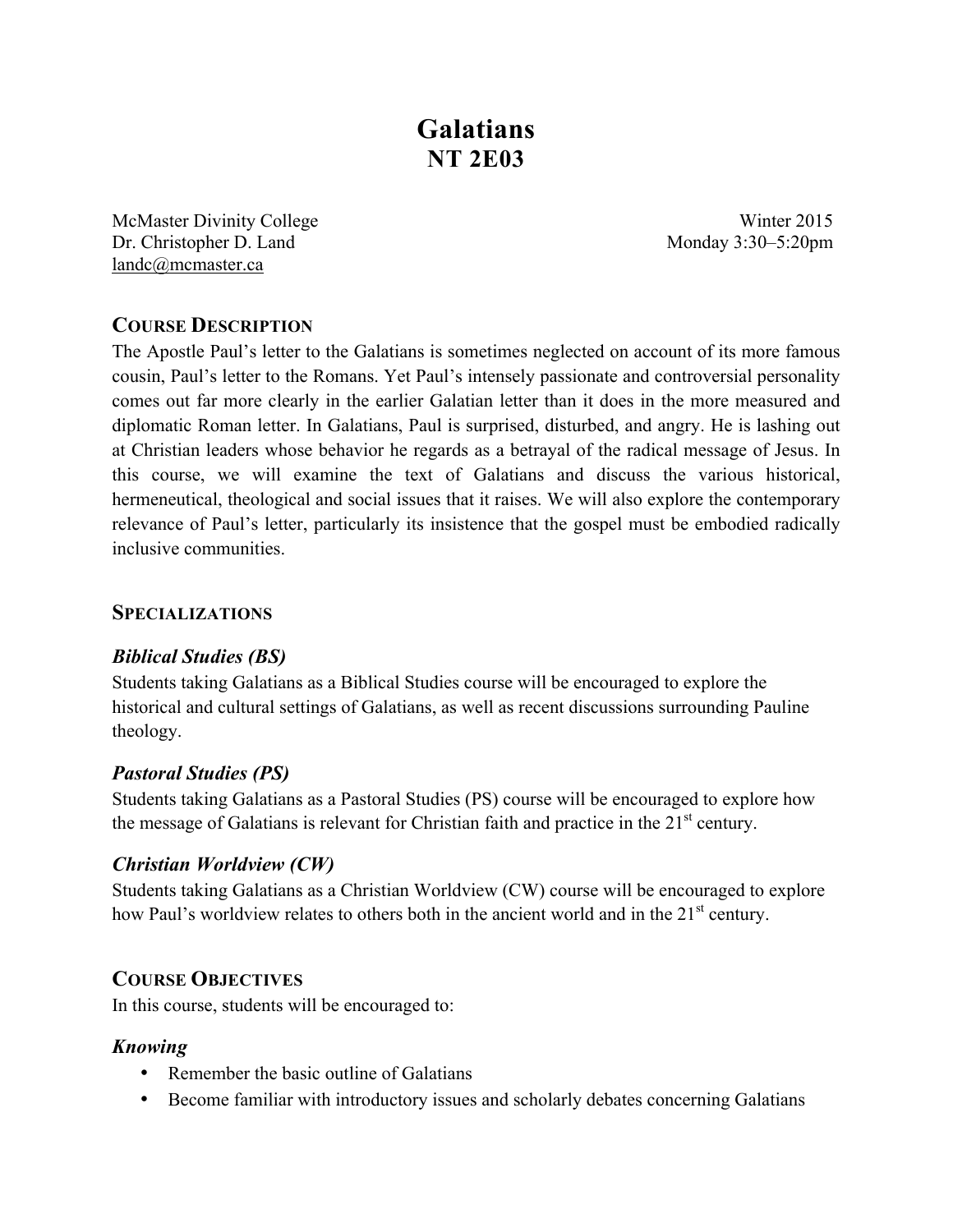• Understand the major theological teachings found in Galatians

## *Being*

- Appreciate the importance of participating in critical and respectful discussions concerning biblical texts
- Become sensitive to the historical and cultural environment in which the early church first communicated the gospel
- Become competent interpreters of Paul
- Embody the passion that is so evident throughout Paul's letter to the Galatians

## *Doing*

- Read books that engage with Galatians in a careful and critical manner
- Take time to reflect on the meaning of Galatians
- Talk intelligently about Galatians
- Discuss how Galatians is relevant to contemporary Christianity

# **COURSE REQUIREMENTS**

Note: Students are required to complete all of the following assignments. No unfinished assignments are permitted. *Each written assignment should be uploaded in PDF format to the designated Avenue to Learn dropbox. Assignments cannot be submitted after April 10 without written permission from the Office of the Registrar (thomn@mcmaster.ca).*

- 1. Reading and Class Participation. Students are expected to attend class and to participate in class discussions. In addition, students should read both the relevant portion of Galatians and the relevant portion of the required commentary prior to each class session (see the schedule below).
- 2. Small Group Discussions (10%). During each class session, students will gather in small groups in order to reflect upon Galatians and discuss its contemporary relevance. Then, at the end of the semester, each student will complete a brief evaluation form, evaluating the level of interest and insight demonstrated by the other students in his or her discussion group. On the basis of these evaluations, each student will be assigned a small group participation grade. For students who are uncertain about what constitutes effective group participation, a detailed grading rubric is available on A2L.
- 3. Reading Response (25%). Each student will read a book corresponding to their specialization (see below) and then submit a written response that answers each of the questions listed below. Although the questions can be answered independently using a new heading for each, the thoughts included in each answer must be well organized and clearly presented in full paragraphs (i.e. these are to be formal responses). The entire reading response must be at least 1,500 words and must follow the "McMaster Divinity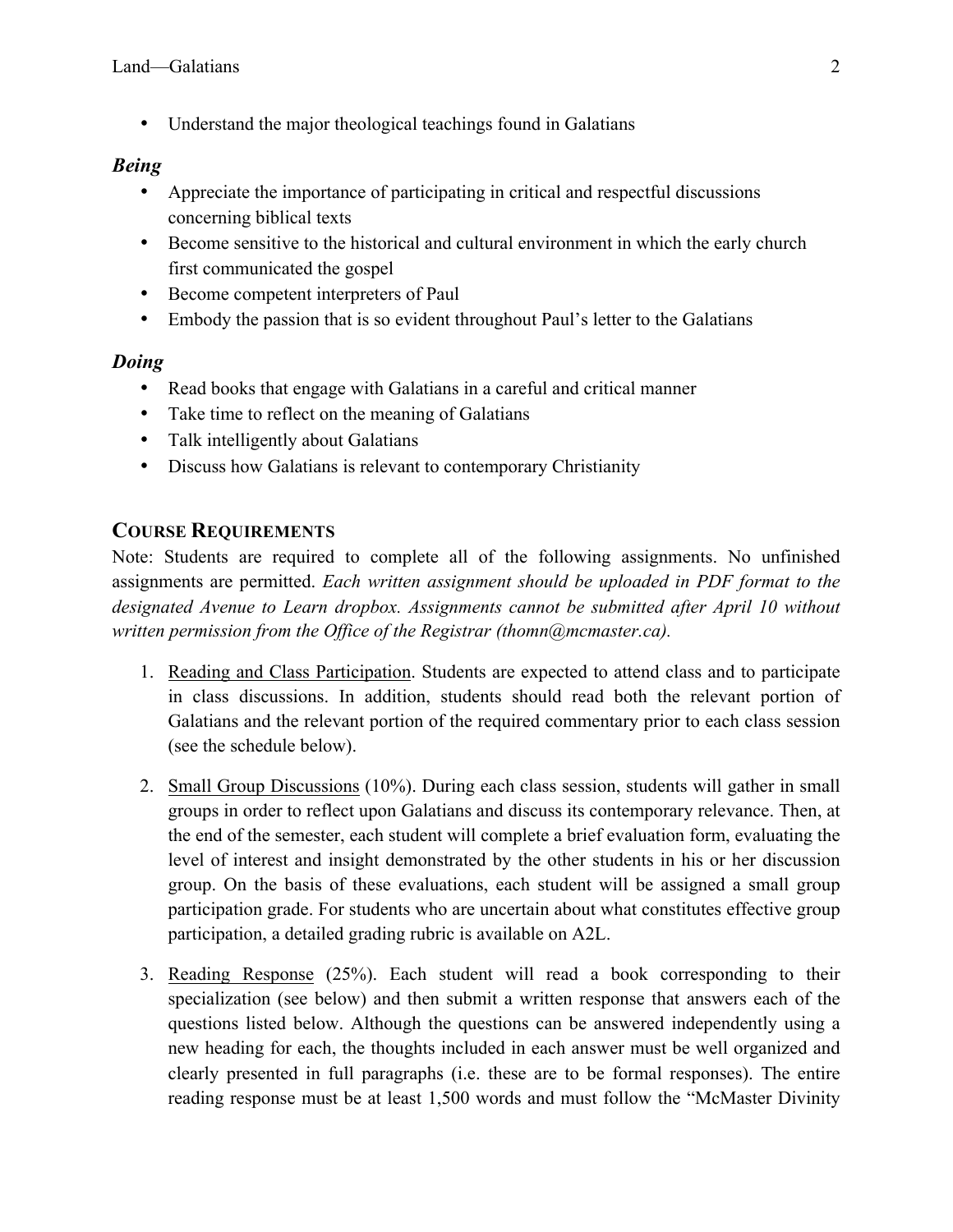College Style Guidelines for Essays and Theses." It is due at **11:59pm on Friday, February 13**. For students who are uncertain about what constitutes an effective reading response, a detailed grading rubric is available on A2L.

- 4. Final Written Assignment (35%). For the major written assignment in this course, each student will write an exegetical paper that is approximately 3,000 words in length and that follows the "McMaster Divinity College Style Guidelines for Essays and Theses." The paper must exegete a well-defined passage in Galatians, focusing on both the ancient text and its contemporary relevance. Before beginning to write this paper, students should discuss their proposed passage with the professor in order to confirm its suitability. The final assignment is due at **11:59pm on Friday, March 20**. For students who are uncertain about what constitutes an effective exegetical paper, a detailed grading rubric is available on A2L.
- 5. Class Presentation (10%). Each student will deliver a ten-minute presentation on the contemporary relevance of some passage in Galatians. The presentation should include a discussion of important exegetical issues, but its focus should be on the relevance of the passage to people living in the twenty-first century. In particular, attention should be paid to any factors that complicate contemporary appropriations and applications of Paul's remarks. Following each presentation, other students in the class will have five minutes to ask questions. Presentations will take place in class on **March 30**. For students who are uncertain about what constitutes effective class participation, a detailed grading rubric is available on A2L.
- 6. Concluding Reflection Essay (20%). At the conclusion of the semester, each student will write a brief reflection on Paul's letter to Galatians, discussing *from a personal perspective* how studying the letter has shaped their understanding of history, theology, discipleship, and ministry, with emphasis falling on how the student's understanding has been challenged and refined. The use of 'I' is encouraged and the use of citations and footnotes is discouraged, but the paper should nevertheless be structured in the form of an essay. The paper must be approximately 1,200 words in length and it must conform to the "McMaster Divinity College Style Guidelines for Essays and Theses." It is due at **5:20pm on Monday, April 6**. For students who are uncertain about what constitutes an effective reflection essay, a detailed grading rubric is available on A2L.

#### **GRADING SUMMARY**

| Reading & Class Participation      |     |
|------------------------------------|-----|
| <b>Small Group Discussions</b>     | 10% |
| <b>Reading Response</b>            | 25% |
| <b>Exegetical Paper</b>            | 35% |
| <b>Class Presentation</b>          | 10% |
| <b>Concluding Reflection Essay</b> | 20% |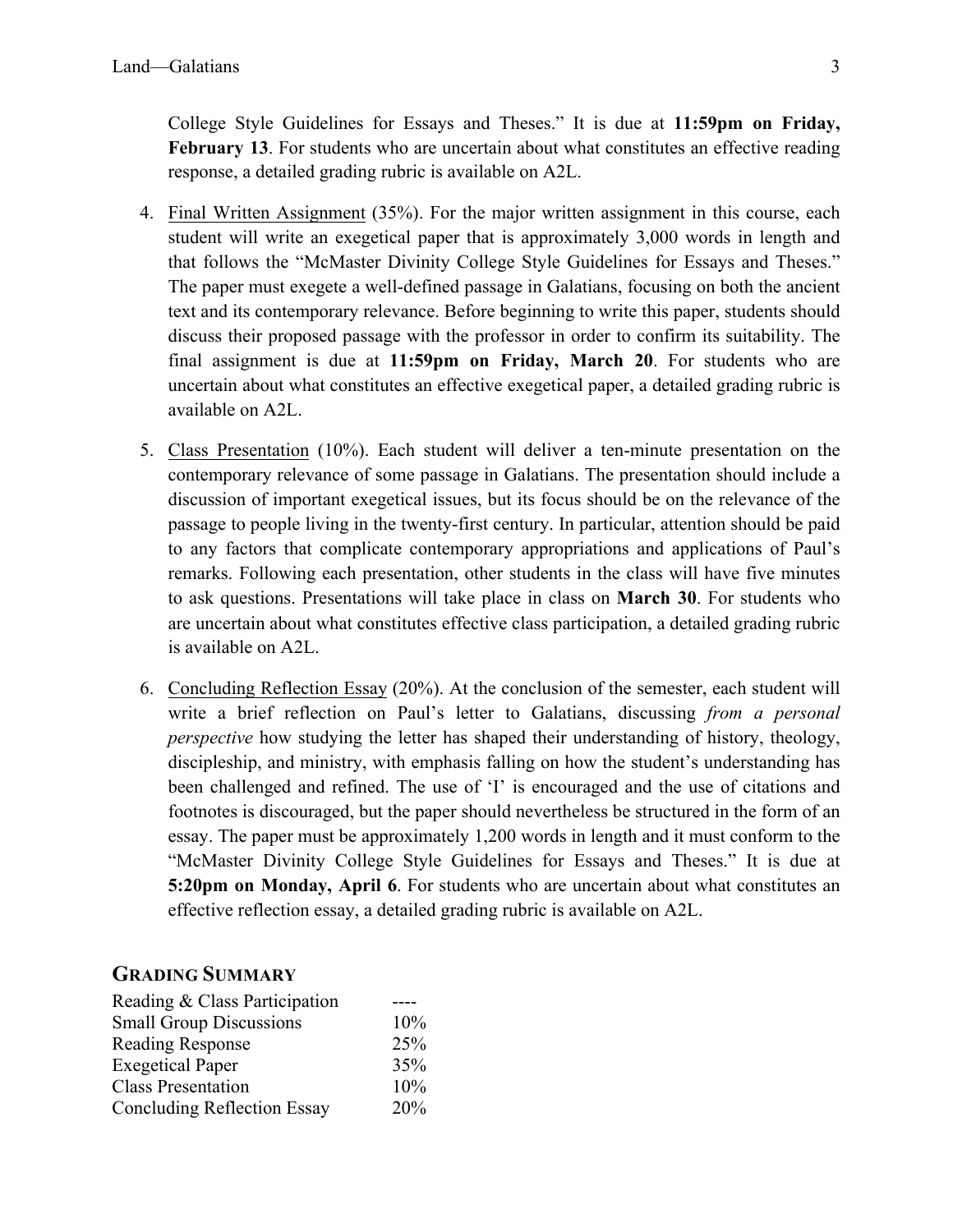### **TEXTBOOKS**

Students are required to possess the following:

An English translation of the New Testament.

Moo, Douglas J. *Galatians*. BECNT. Grand Rapids: Baker, 2013.

Students must also possess one of the following, in accordance with their specialization:

Elliott, M. W., et al, eds. *Galatians and Christian Theology: Justification, the Gospel, and Ethics in Paul's Letter*. Grand Rapids: Baker, 2014. **(PS, CW)**

Silva, Moisés. *Interpreting Galatians: Explorations in Exegetical Method*. Grand Rapids: Baker, 2001. **(BS)**

All required textbooks for this class are available from the College's book service, READ On Bookstore, Room 145, McMaster Divinity College. Texts may be purchased on the first day of class. For advance purchase, you may contact READ On Bookstore, 304 The East Mall, Suite 100, Etobicoke, ON M9C 5K1: phone 416.620.2934; fax 416.622.2308; email books@readon.ca. Other book services may also carry the texts.

#### **COURSE SCHEDULE**

| Dates    | <b>Class Sessions</b>        |
|----------|------------------------------|
| Jan 5    | Introduction to the Course   |
| Jan $12$ | Paul's Apostleship           |
| Jan 19   | The Galatian Situation       |
| Jan $26$ | The Galatian Letter          |
| Feb 2    | $1:1-2:14$                   |
| Feb 9    | $2:15 - 3:14$                |
| Feb 16   | Reading Week (No Class)      |
| Feb 23   | Paul's Use of the Scriptures |
| Mar 2    | $3:15-4:11$                  |
| Mar 9    | $4:12 - 5:12$                |
| Mar $16$ | $5:13-6:10$                  |
| Mar $23$ | $6:11-18$ & Course Summary   |
| Mar 30   | <b>Class Presentations</b>   |
| Apr 6    | Exam Week (No Class)         |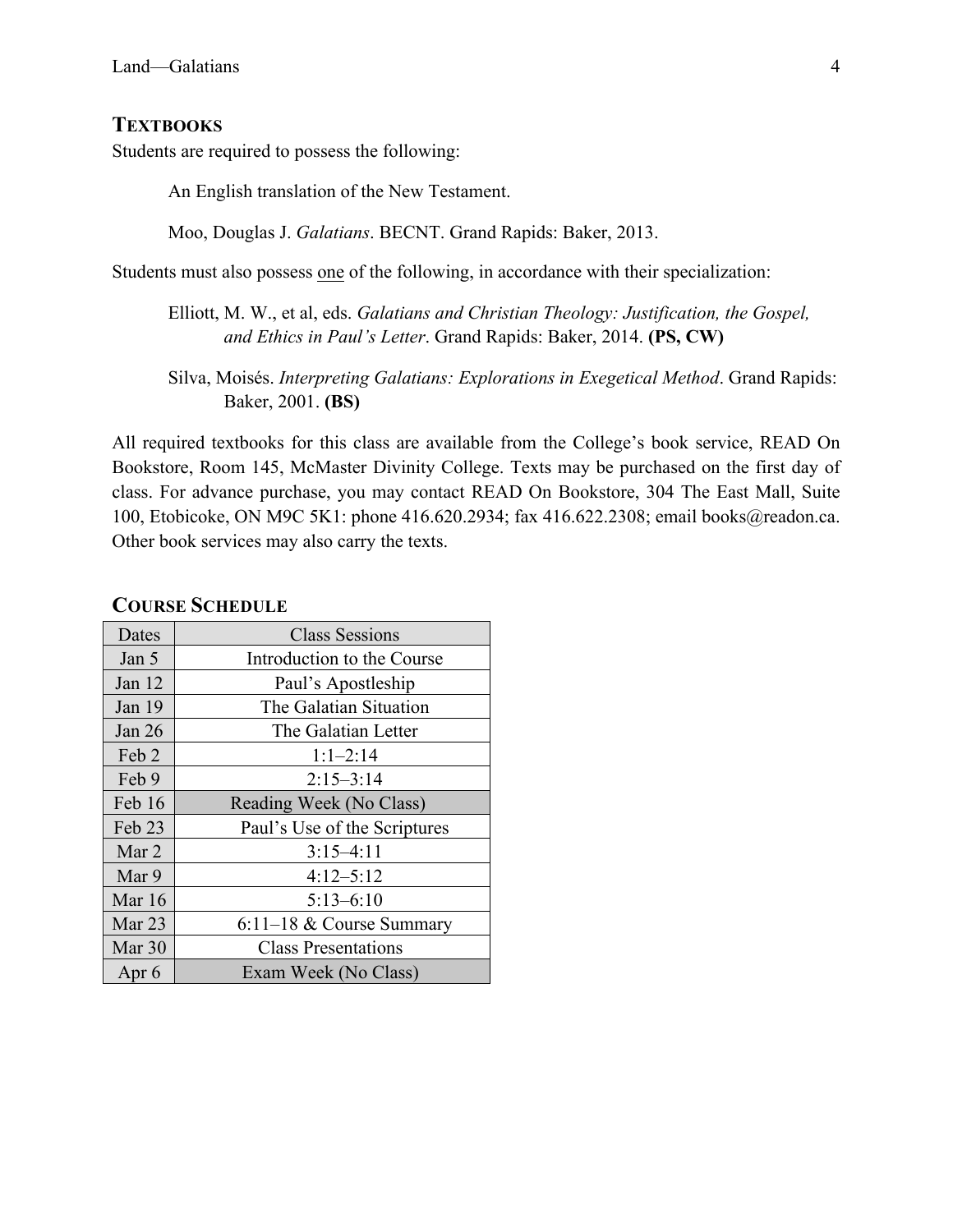#### **QUESTIONS FOR THE BOOK RESPONSE**

- 1. Which statements in the book were the most significant to you personally, as a reader? Select five quotations from the book that made you stop and think, briefly explaining your reasons for each choice.
- 2. How has this book deepened your understanding of the world within which the Apostle Paul lived and ministered? Give specific examples.
- 3. How has this book deepened your understanding of Galatians as both a letter from Paul and a part of the New Testament? Give specific examples.
- 4. How has this book deepened your understanding of Paul's theology? Give specific examples.
- 5. How has this book affected your thinking about what it means to be a Christian in the  $21<sup>st</sup>$ century? Give specific examples.

### **SOME RECENT STUDIES ON GALATIANS**

- Asano, Atsuhiro. *Community–Identity Construction in Galatians: Exegetical, Social-Anthropological, and Socio-Historical Studies*. London: T & T Clark, 2005.
- Bachmann, Michael. *Anti-Judaism in Galatians? Exegetical Studies on a Polemical Letter and on Paul's Theology*. Grand Rapids: Eerdmans, 2009.
- Bryant, Robert A. *The Risen Crucified Christ in Galatians*. Atlanta: SBL, 2001.
- Burke, Trevor J. *Adopted into God's Family: Exploring a Pauline Metaphor*. Downers Grove: IVP, 2006.
- Cummins, Stephen Anthony. *Paul and the Crucified Christ in Antioch: Maccabean Martyrdom and Galatians 1 and 2*. Cambridge: Cambridge University Press, 2007.
- Davis, Basil S. *Christ as Devotio: The Argument of Galatians 3:1–14*. Lanham: University Press of America, 2002.
- Du Toit, A. B., Cilliers Breytenbach, and David S. Du Toit. *Focusing on Paul: Persuasion and Theological Design in Romans and Galatians*. Berlin: Walter de Gruyter, 2007.
- Eastman, Susan. *Recovering Paul's Mother Tongue: Language and Theology in Galatians*. Minneapolis: Fortress, 2007.
- Elliott, M. W., et al, eds. *Galatians and Christian Theology: Justification, the Gospel, and Ethics in Paul's Letter*. Grand Rapids: Baker, 2014.
- Elliott, Susan. *Cutting Too Close for Comfort: Paul's Letter to the Galatians in Its Anatolian Cultic Context*. London: T & T Clark, 2003.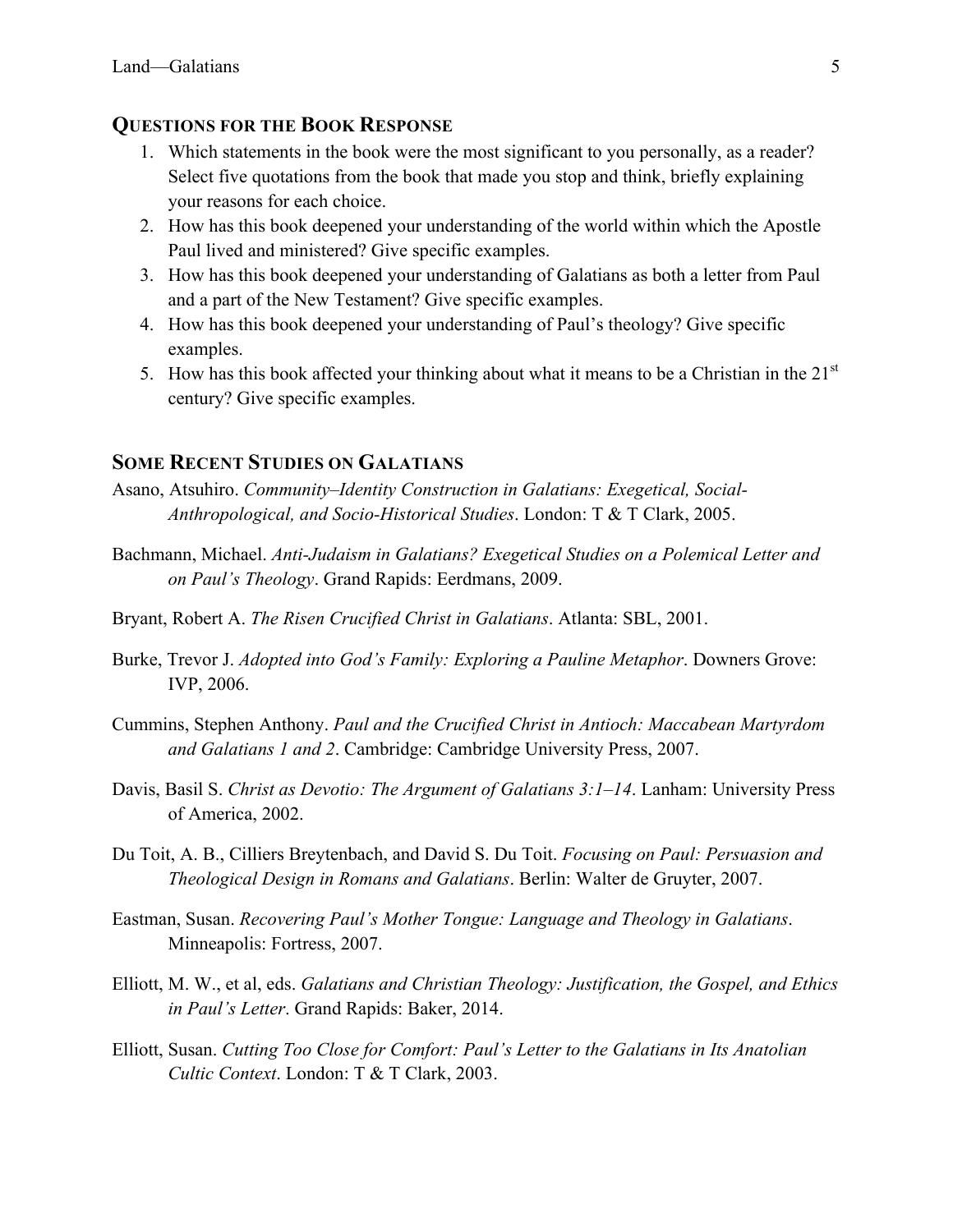- Elmer, Ian J. *Paul, Jerusalem, and the Judaisers: The Galatian Crisis in Its Broadest Historical Context*. Tübingen: Mohr Siebeck, 2009.
- Hansen, Bruce. *'All of You Are One': The Social Vision of Galatians 3.28, 1 Corinthians 12.13 and Colossians 3.11*. New York: T & T Clark, 2010.
- Hardin, Justin K. *Galatians and the Imperial Cult: A Critical Analysis of the First-Century Social Context of Paul's Letter*. Tübingen: Mohr Siebeck, 2008.
- Harmon, Matthew S. *She Must and Shall Go Free Paul's Isaianic Gospel in Galatians*. Berlin: Walter de Gruyter, 2010.
- Hays, Richard B. *The Faith of Jesus Christ: The Narrative Substructure of Galatians 3:1–4:11*. Grand Rapids: Eerdmans, 2002.
- Hietanen, Mika. *Paul's Argumentation in Galatians: A Pragma-Dialectical Analysis*. London: T & T Clark, 2007.
- Hogan, Pauline Nigh. *"No Longer Male and Female": Interpreting Galatians 3:28 in Early Christianity*. New York: T & T Clark, 2008.
- Howard, George. Paul: Crisis in Galatia: A Study in Early Christian Theology. 2<sup>nd</sup> ed. Cambridge: Cambridge University Press, 2004.
- Kahl, Brigitte. *Galatians Re-imagined: Reading with the Eyes of the Vanquished*. Minneapolis: Fortress, 2010.
- Kern, Philip H. *Rhetoric and Galatians: Assessing an Approach to Paul's Epistle*. Cambridge: Cambridge University Press, 1998.
- Kwon, Yon-Gyong. *Eschatology in Galatians: Rethinking Paul's Response to the Crisis in Galatia*. Tübingen: Mohr Siebeck, 2004.
- Morales, Rodrigo Jose. *The Spirit and the Restoration of Israel: New Exodus and New Creation Motifs in Galatians*. Tübingen: Mohr Siebeck, 2010.
- Murphy-O'Connor, Jerome. *Keys to Galatians: Collected Essays*. Collegeville: Liturgical Press, 2012.
- Nanos, Mark D., ed. *The Irony of Galatians: Paul's Letter in First-Century Context*. Minneapolis: Fortress, 2002.
- Nanos, Mark D. *The Galatians Debate: Contemporary Issues in Rhetorical and Historical Interpretation*. Peabody: Hendrickson, 2002.
- Niang, Aliou C. *Faith and Freedom in Galatia and Senegal: The Apostle Paul, Colonists and Sending Gods*. Leiden: Brill, 2009.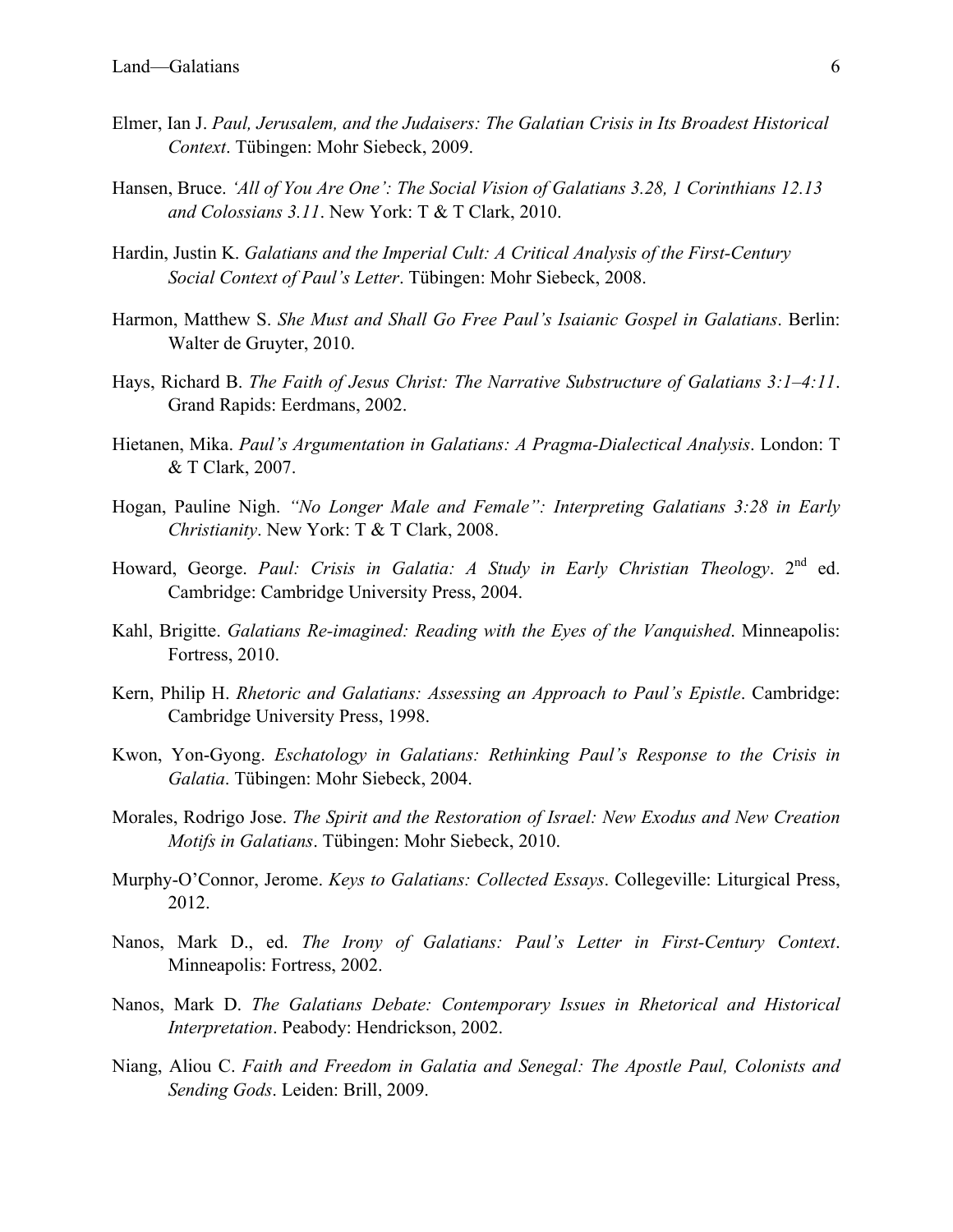- Park, Eung Chun. *Either Jew or Gentile: Paul's Unfolding Theology of Inclusivity*. Louisville: Westminster John Knox, 2003.
- Perkins, Pheme. *Abraham's Divided Children: Galatians and the Politics of Faith*. Harrisburg: Trinity, 2001.
- Rapa, Robert K. *The Meaning of "Works of the Law" in Galatians and Romans*. New York: Peter Lang, 2001.
- Riches, John Kenneth. *Galatians Through the Centuries*. Malden: Blackwell, 2008.
- Silva, Moisés. *Interpreting Galatians: Explorations in Exegetical Method*. Grand Rapids: Baker, 2001.
- Smiles, Vincent M. *The Gospel and the Law in Galatia: Paul's Response to Jewish-Christian Separatism and the Threat of Galatian Apostasy*. Collegeville: Liturgical Press, 1998.
- Tantiono, Paulus T. *Speaking the Truth in Christ: An Exegetico-Theological Study of Galatians 4.12–20 and Ephesians 4.12–16*. Rome: Editrice Pontificia Università Gregoriana, 2008.
- Tolmie, D. F. *Persuading the Galatians: A Text-Centred Rhetorical Analysis of a Pauline Letter*. Tübingen: Mohr Siebeck, 2005.
- Tsang, Sam. *From Slaves to Sons: A New Rhetoric Analysis on Paul's Slave Metaphors in His Letter to the Galatians*. New York: Peter Lang, 2005.
- Wakefield, Andrew K. *Where to Live: The Hermeneutical Significance of Paul's Citations from Scripture in Galatians 3:1–14*. Atlanta: SBL, 2003.
- Wiley, Tatha. *Paul and the Gentile Women: Reframing Galatians*. New York: Continuum, 2005.
- Wilson, Todd A. *The Curse of the Law and the Crisis in Galatia: Reassessing the Purpose of Galatians*. Tübingen: Mohr Siebeck, 2007.
- Wisdom, Jeffrey R. *Blessing for the Nations and the Curse of the Law: Paul's Citation of Genesis and Deuteronomy in Gal. 3.8–10*. Tübingen: Mohr Siebeck, 2001.

### **STATEMENT ON ACADEMIC HONESTY**

Academic dishonesty is a serious offence that may take any number of forms, including plagiarism, the submission of work that is not one's own or for which previous credit has been obtained, and/or unauthorized collaboration with other students. Academic dishonesty can result in severe consequences, e.g., failure of the assignment, failure of the course, a notation on one's academic transcript, and/or suspension or expulsion from the College.

Students are responsible for understanding what constitutes academic dishonesty. Please refer to the Divinity College Statement on Academic Honesty at: